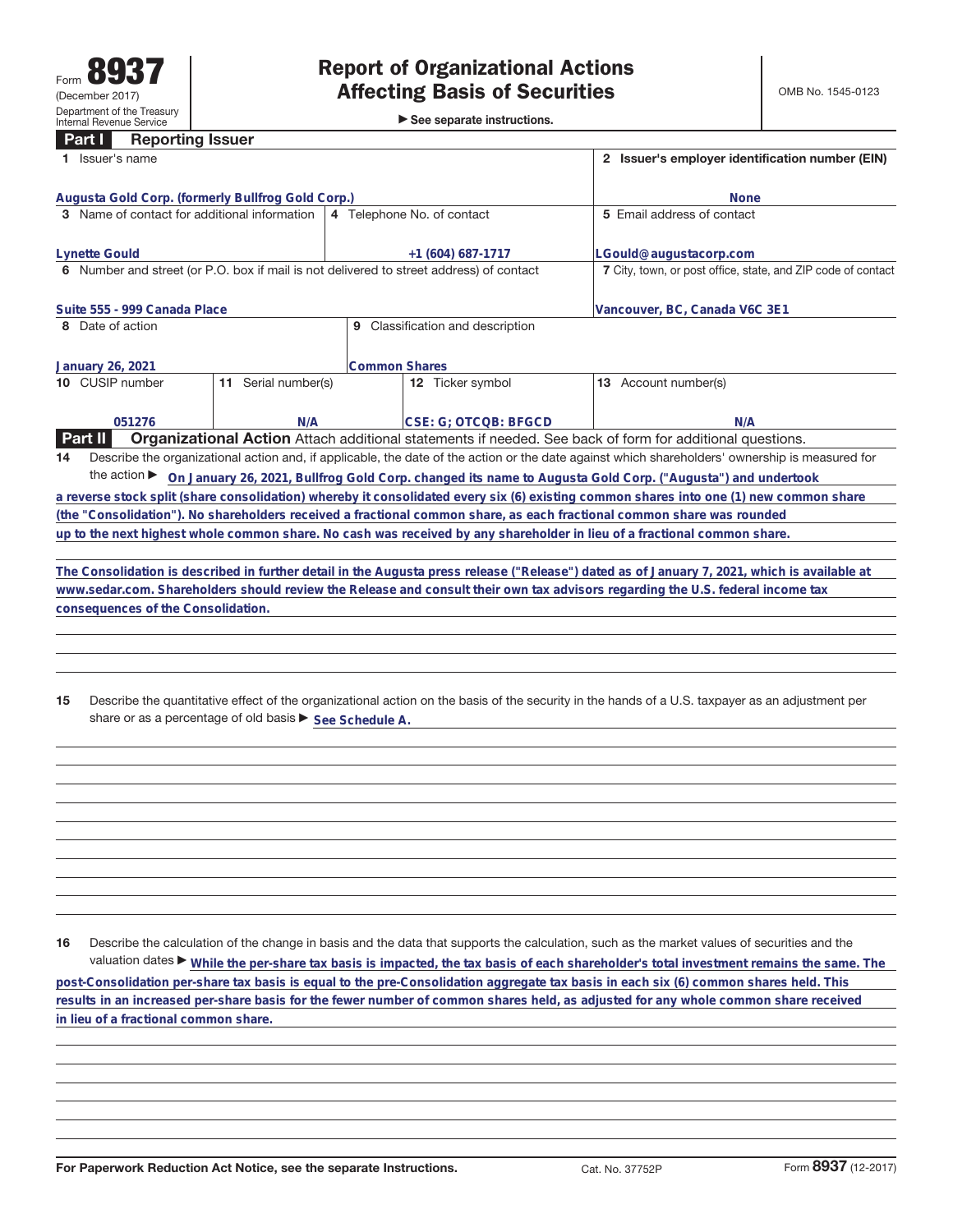**Part II Organizational Action** (continued)

17 List the applicable Internal Revenue Code section(s) and subsection(s) upon which the tax treatment is based  $\blacktriangleright$ **Augusta believes that the Consolidation should be treated as a tax-deferred reverse stock split (share consolidation). Provided the Consolidation qualifies as a tax-deferred reverse stock split, the U.S. federal income tax consequences of the Consolidation to Augusta shareholders should be determined under Code Sections 305(a), 307(a), 358(b)(1), 1036 and 368(a)(1)(E).**

**In addition, if Augusta was classified as a PFIC under Code Section 1297, then Code Sections 1291-98 would be applicable. Shareholders should consult their own tax advisors regarding the application of the PFIC rules.**

18 Can any resulting loss be recognized? **P** Provided the Consolidation constitutes a non-taxable transaction, shareholders who received **solely one (1) new common share in exchange for six (6) existing common shares of Augusta should not recognize any loss.**

**19** Provide any other information necessary to implement the adjustment, such as the reportable tax year ▶ In general, any gain or loss should be **reported by shareholders for the tax year which includes January 26, 2021 (e.g., a calendar year shareholder would report the transaction on his or her federal income tax return for the 2021 calendar year).**

**Sign Here** Under penalties of perjury, I declare that I have examined this return, including accompanying schedules and statements, and to the best of my knowledge and belief, it is true, correct, and complete. Declaration of preparer (other than officer) is based on all information of which preparer has any knowledge. Signature  $\triangleright$  /s/ Tom Ladner Print your name > Tom Ladner **Paid Preparer Use Only** Print/Type preparer's name **Preparer's signature** Date Date Check if if self-employed PTIN Firm's name Firm's address a **Columbia Center, 701 Fifth Avenue, Suite 6100, Seattle, WA 98104** Firm's  $EIN$ Phone no. Send Form 8937 (including accompanying statements) to: Department of the Treasury, Internal Revenue Service, Ogden, UT 84201-0054 **John Hollinrake P01568530** /s/ John Hollinrake 03/10/2021 ▶ Dorsey & Whitney LLP **41-0223337 (206) 903-8812** Date  $\triangleright$  03/11/2021 Preparer's signature  $Ti the \triangleright$  Vice President, Legal